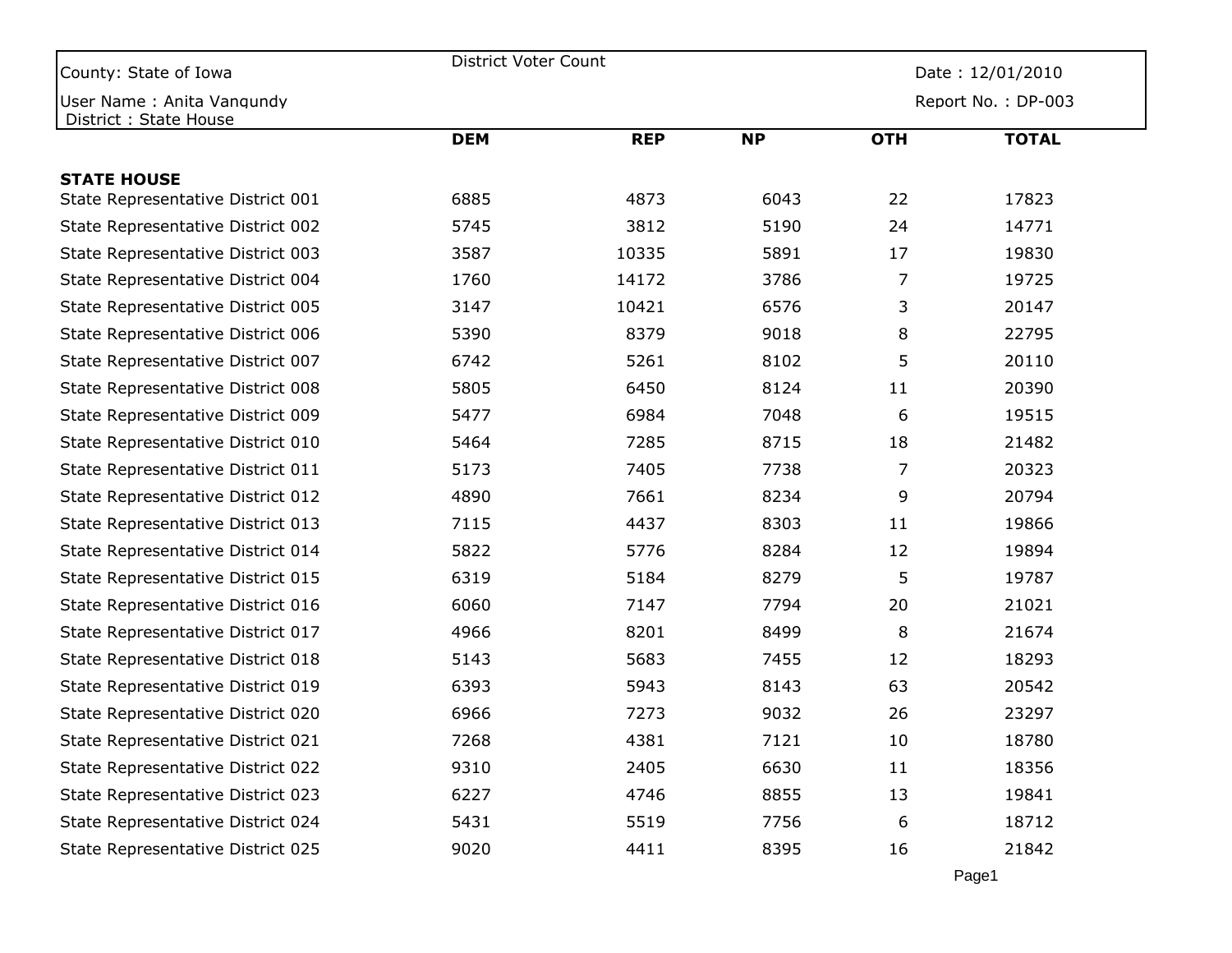| County: State of Iowa<br>User Name: Anita Vangundy<br>District: State House | <b>District Voter Count</b> |              |              | Date: 12/01/2010<br>Report No.: DP-003 |                |  |
|-----------------------------------------------------------------------------|-----------------------------|--------------|--------------|----------------------------------------|----------------|--|
|                                                                             | <b>DEM</b>                  | <b>REP</b>   | <b>NP</b>    | <b>OTH</b>                             | <b>TOTAL</b>   |  |
| <b>STATE HOUSE</b>                                                          |                             |              |              |                                        |                |  |
| State Representative District 026<br>State Representative District 027      | 7440<br>9124                | 3914<br>3866 | 7963<br>6796 | $\overline{7}$<br>14                   | 19324<br>19800 |  |
| State Representative District 028                                           | 8597                        | 4247         | 6652         | 9                                      | 19505          |  |
| State Representative District 029                                           | 9253                        | 6668         | 8834         | 35                                     | 24790          |  |
| State Representative District 030                                           | 12700                       | 6501         | 10510        | 45                                     | 29756          |  |
| State Representative District 031                                           | 7027                        | 5501         | 9013         | 11                                     | 21552          |  |
| State Representative District 032                                           | 6659                        | 6647         | 8763         | 13                                     | 22082          |  |
| State Representative District 033                                           | 8978                        | 3699         | 7969         | 43                                     | 20689          |  |
| State Representative District 034                                           | 8306                        | 4684         | 7340         | 24                                     | 20354          |  |
| State Representative District 035                                           | 7860                        | 7605         | 9423         | 23                                     | 24911          |  |
| State Representative District 036                                           | 7989                        | 8198         | 9958         | 38                                     | 26183          |  |
| State Representative District 037                                           | 7495                        | 7059         | 8206         | 26                                     | 22786          |  |
| State Representative District 038                                           | 8715                        | 5019         | 6255         | 25                                     | 20014          |  |
| State Representative District 039                                           | 6008                        | 5988         | 9252         | 12                                     | 21260          |  |
| State Representative District 040                                           | 5170                        | 7622         | 7636         | 13                                     | 20441          |  |
| State Representative District 041                                           | 8209                        | 6163         | 6580         | 10                                     | 20962          |  |
| State Representative District 042                                           | 8885                        | 7569         | 7477         | 27                                     | 23958          |  |
| State Representative District 043                                           | 6408                        | 5949         | 7327         | 6                                      | 19690          |  |
| State Representative District 044                                           | 5218                        | 7130         | 7707         | 6                                      | 20061          |  |
| State Representative District 045                                           | 8147                        | 6038         | 10950        | 146                                    | 25281          |  |
| State Representative District 046                                           | 8620                        | 6593         | 8737         | 60                                     | 24010          |  |
| State Representative District 047                                           | 9171                        | 13874        | 15194        | 22                                     | 38261          |  |
| State Representative District 048                                           | 6777                        | 5522         | 8227         | 14                                     | 20540          |  |
| State Representative District 049                                           | 7710                        | 5302         | 6861         | 17                                     | 19890          |  |
| State Representative District 050                                           | 4947                        | 6346         | 7435         | 11                                     | 18739          |  |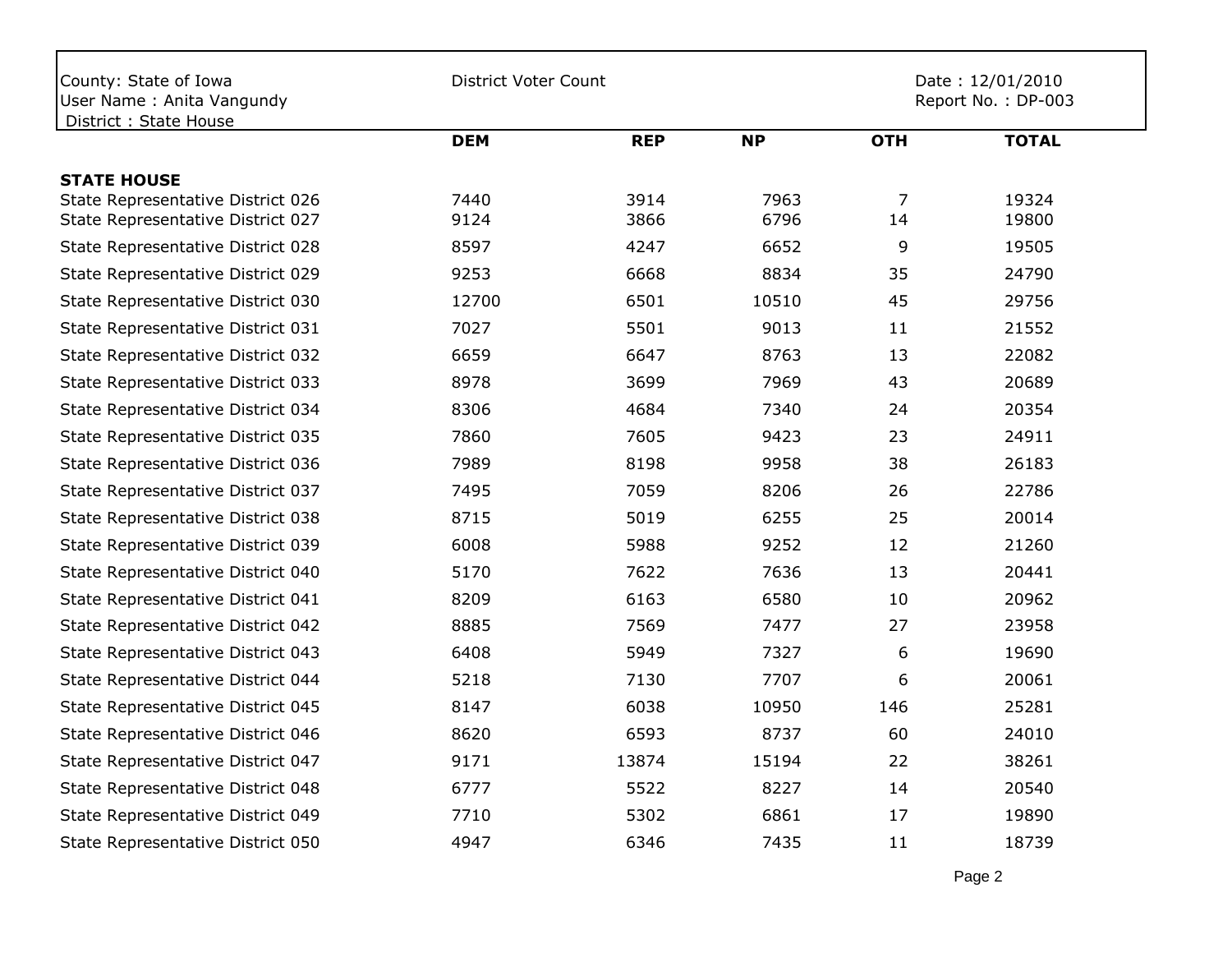| County: State of Iowa             | District Voter Count |            |                    | Date: 12/01/2010 |              |  |
|-----------------------------------|----------------------|------------|--------------------|------------------|--------------|--|
| User Name: Anita Vangundy         |                      |            | Report No.: DP-003 |                  |              |  |
| District: State House             |                      |            |                    |                  |              |  |
| <b>STATE HOUSE</b>                |                      |            |                    |                  |              |  |
|                                   | <b>DEM</b>           | <b>REP</b> | <b>NP</b>          | <b>OTH</b>       | <b>TOTAL</b> |  |
| State Representative District 051 | 5793                 | 5973       | 8325               | 19               | 20110        |  |
| State Representative District 052 | 4562                 | 6726       | 7614               | 5                | 18907        |  |
| State Representative District 053 | 4866                 | 8380       | 7944               | 6                | 21196        |  |
| State Representative District 054 | 5842                 | 6444       | 6891               | 18               | 19195        |  |
| State Representative District 055 | 5056                 | 6611       | 6815               | 10               | 18492        |  |
| State Representative District 056 | 5894                 | 7090       | 6259               | 13               | 19256        |  |
| State Representative District 057 | 4797                 | 9186       | 7534               | 8                | 21525        |  |
| State Representative District 058 | 5490                 | 7522       | 7422               | 9                | 20443        |  |
| State Representative District 059 | 7392                 | 7799       | 5327               | 12               | 20530        |  |
| State Representative District 060 | 7009                 | 7641       | 6278               | 32               | 20960        |  |
| State Representative District 061 | 10411                | 5054       | 4761               | 43               | 20269        |  |
| State Representative District 062 | 8274                 | 3297       | 4953               | 26               | 16550        |  |
| State Representative District 063 | 7758                 | 9004       | 6526               | 28               | 23316        |  |
| State Representative District 064 | 8904                 | 4960       | 5317               | 37               | 19218        |  |
| State Representative District 065 | 7976                 | 2933       | 4703               | 29               | 15641        |  |
| State Representative District 066 | 8765                 | 2138       | 4051               | 45               | 14999        |  |
| State Representative District 067 | 9403                 | 4950       | 6119               | 28               | 20500        |  |
| State Representative District 068 | 8829                 | 3892       | 5169               | 22               | 17912        |  |
| State Representative District 069 | 9450                 | 12780      | 10118              | 38               | 32386        |  |
| State Representative District 070 | 8615                 | 10670      | 8899               | 43               | 28227        |  |
| State Representative District 071 | 6023                 | 8726       | 7803               | 6                | 22558        |  |
| State Representative District 072 | 5894                 | 7063       | 6994               | $\overline{7}$   | 19958        |  |
| State Representative District 073 | 7193                 | 8078       | 8424               | 12               | 23707        |  |
| State Representative District 074 | 7992                 | 7595       | 8305               | 28               | 23920        |  |
| State Representative District 075 | 6994                 | 6893       | 7910               | 26               | 21823        |  |
|                                   |                      |            |                    |                  |              |  |